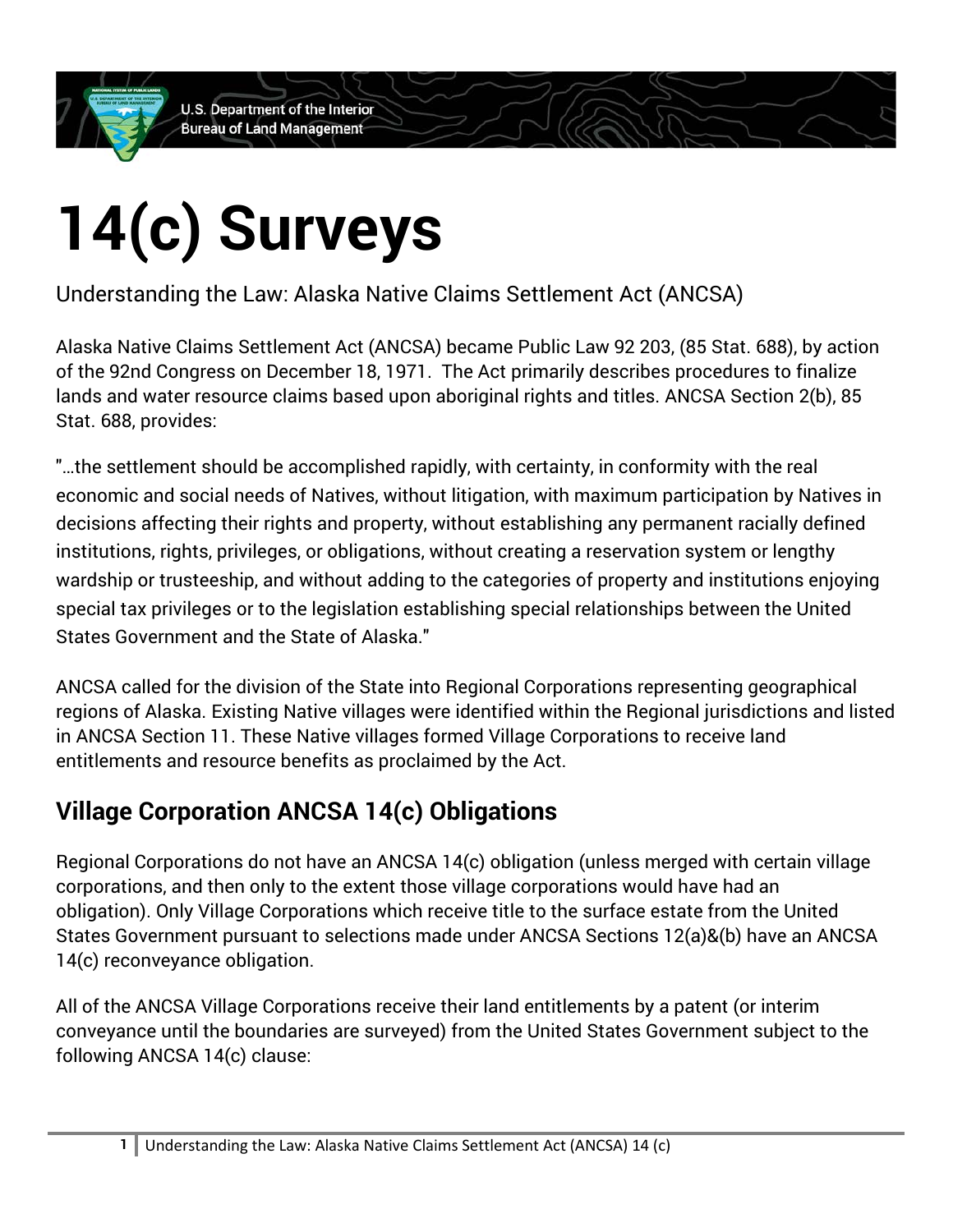"Requirements of Section 14(c) of the Alaska Native Claims Settlement Act of December 18, 1971 [85 Stat. 688, 703; 43 U.S.C. § 1601, § 1613(c)], that the grantee hereunder convey those portions, if any, of the lands hereinabove granted, as are prescribed in said section."

Alaska National Interest Lands Conservation Act (ANILCA) became Public Law 96-487 (94 Stat. 2371), on December 2, 1980. ANILCA recognized an Interim Conveyance as having the same effect as a patent, subject to valid existing rights, titles and interests [ANILCA Sections 1410(j)(1) & 1437(d)].

There are no time limitations for completing the ANCSA 14(c) reconveyances.

## **Types of 14(c) land reconveyances**

Under ANCSA Section 14(c), as amended by ANILCA, four specific types of land reconveyances are recognized. 14(c)(1) and (2) pertain to certain individual claims and nonprofit groups who can substantiate use prior to December 18, 1971. 14(c)(3) allows for past or present existing community uses and/or future land needs for municipalities. 14(c)(4) covers the surface estate of lands occupied as of December 18, 1971 for airport activities.

Each Village Corporation must decide what is best for its own situation. However, the actual leverage to reconvey lands, prepare a plan and hasten final agreements will probably come from the municipal needs and/or individuals who wish to obtain title to their homes. Lack of title may be cause for potential forfeiture of funding for a local project improvement or hinder rightful claims to an inheritance.

For a more in-depth analysis of the ANCSA 14(c) selection process concerning the requirements of the Village Corporations and the options available to individuals and/or municipal recipients, reference the handbook titled, "*ANCSA 14(c) Village Land Reconveyance Planning*," prepared by the Alaska Native Foundation (ANF) and the State of Alaska, Dept. of Community, Commerce and Economic Development [DCCED].

## **The BLM's role in 14(c) surveys**

Although each village corporation is charged under ANCSA with adjudicating 14(c) claims, Congress mandated the survey responsibility to the United States Government, under the direction of the Bureau of Land Management.

The authority to execute a "federally mandated" survey on private lands is pursuant to Section 13 of ANCSA. More specifically, Section 13 requires "survey within the areas selected" and reflects those purposes expounded upon in Section 14(c) such as a "primary place of residence", and a "primary place of business", and authorizes surveys "for other purposes" [43 U.S.C. § 1612(a)].

The Code of Federal Regulations (C.F.R.) further directs BLM to execute and approve ANCSA 14(c) surveys in regulations contained under "Village Surveys" [43 C.F.R. § 2650.5 4]. § 2650.5 4(b)